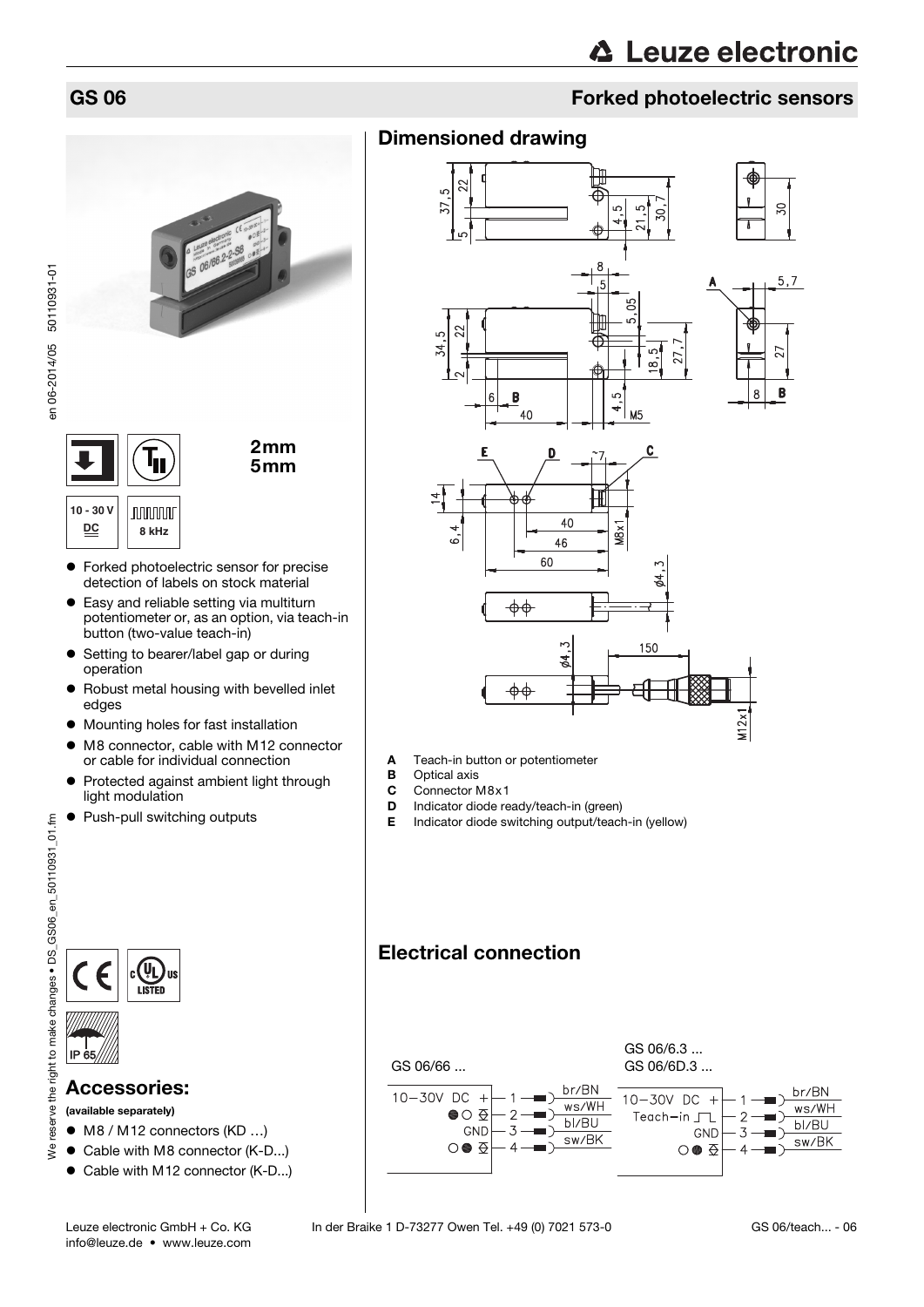### **Specifications**

## **Optical data**<br>Mouth width

Timing Switching frequency 8000Hz Response time  $0.0625$ m<br>Delay before start-up  $\leq 100$ ms Delay before start-up

#### Electrical data

Operating voltage U<sub>B</sub> <sup>1)</sup>  $\le$  10 ... 30VDC<br>Residual ripple  $\le$  15% of U<sub>B</sub> Open-circuit current ≤ 40 mA Switching output 2) Signal voltage high/low Output current<br>Sensitivity

#### Indicators

Yellow LED<br>Green LED

**Mechanical data**<br>Housing<br>Weight Weight see order guide<br>
Connection type M8 connector of

#### Environmental data

Ambient temp. (operation/storage) -20°C … +60°C/-30°C … +70°C<br>Protective circuit <sup>3)</sup> 1, 2 VDE safety class III<br>Protection class IP 65 Protection class<br>Light source

#### Teach-in input

Active/not active ≥ 8V/≤ 2V Activation/disable delay ≤ 0.2ms  $\frac{1}{2}$  of the input resistance 10kΩ

1) For UL applications: for use in class 2 circuits according to NEC only

- 2) The push-pull switching outputs must not be connected in parallel<br>3)  $1 =$ polarity reversal protection, 2=short-circuit protection for all output
- 3) 1=polarity reversal protection, 2=short-circuit protection for all outputs 4) These proximity switches shall be used with UL Listed Cable assemblies 4) These proximity switches shall be used with UL Listed Cable assemblies rated 30V, 0.5A min, in the field installation, or equivalent (categories: CYJV/CYJV7 or PVVA/PVVA7)

Order guide

**See table on [page 4](#page-3-0) !**

Mouth width  $\begin{array}{ccc}\n\text{Mouth width} \\
\text{Light source} \\
\end{array}$ Light source LED (modulated light)<br>
Wavelength Maxemus 280nm (infrared) 880nm (infrared)

10 ... 30 VDC (incl. residual ripple)<br> $\leq$  15% of U<sub>B</sub> see table<br> $\geq$  (U<sub>B</sub>-2V)/ $\leq$  2V<br>100mA may be set via teach-in button, teach-in input or potentiometer (see table)

light path free/switching point in the label gap ready

diecast zinc M8 connector or cable 150mm with M12 connector or cable 360mm or cable 2000mm (see order guide)

 $\frac{1}{11}$ , 2 Light source free group (in accordance with EN 62471)<br>Standards applied from the HEC 60947-5-2 Standards applied IEC 60947-5-2 Certifications UL 508, C22.2 No.14-13 1) 4)

# **△ Leuze electronic**

### GS 06

### Remarks

- $\bullet$  To achieve a proper operation, an electric connection between sensor and machine earth must be ensured.
- The sensor ships with the standard switching hysteresis.
- **•** For the detection of slightly transparent labels, the minimum switching hysteresis may be used.

#### Approved purpose:

The forked photoelectric sensors are optical electronic sensors for optical, contactless detection of objects.

This product may only be used by qualified personnel and must only be used for the approved purpose. This sensor is not a safety sensor and is not to be used for the protection of persons.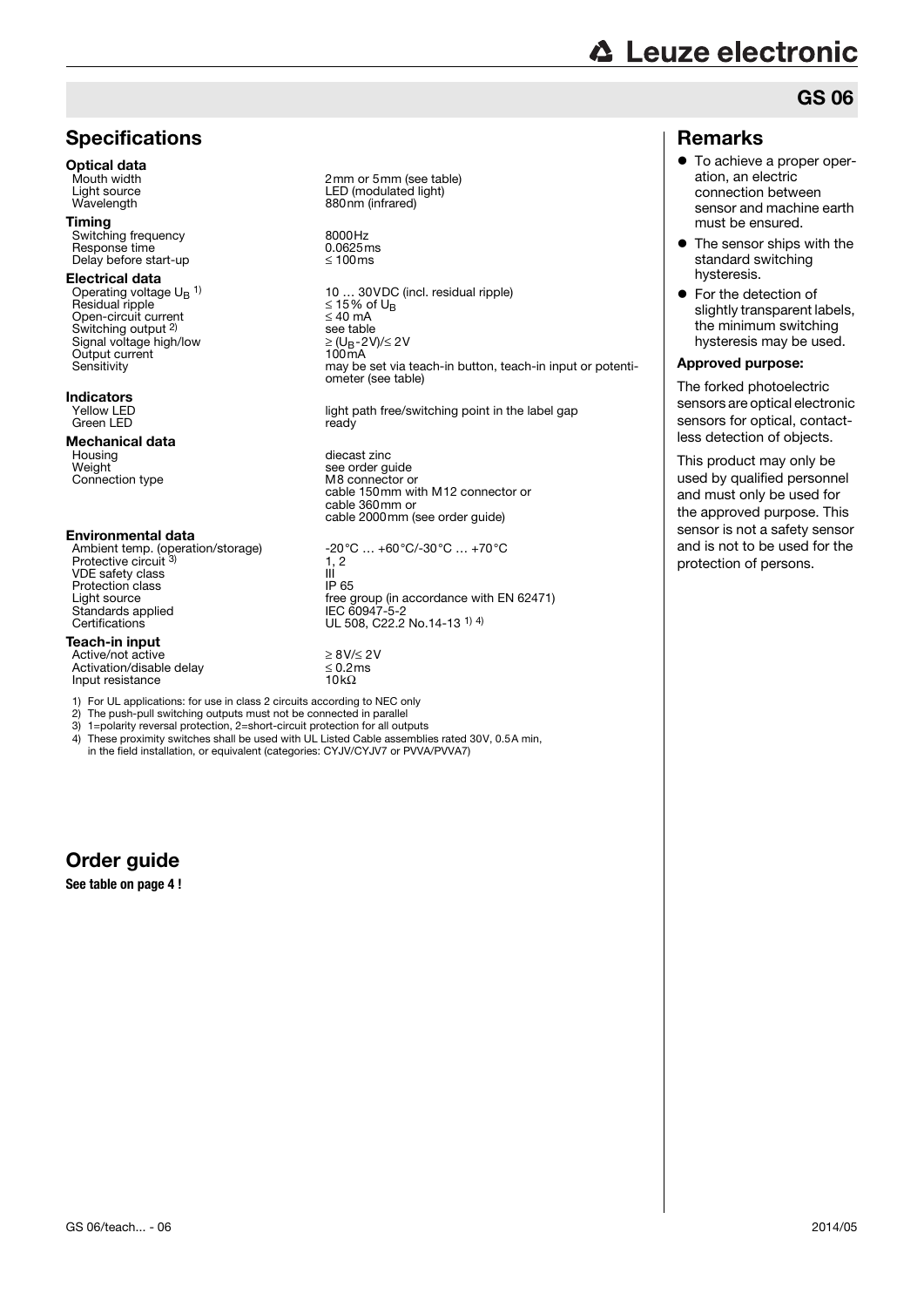3 sec

ħ

@ @

刪

### GS 06

### Teaching during operation, teaching for bearer and label (dynamic teach)

The sensor can be taught while the plant is running. The plant should be operated at commissioning speed.

|    | <b>Operation</b>                                                                      | <b>Green LED Yellow</b>        | LED    | Sensor                                                                  |  |  |  |  |  |  |  |
|----|---------------------------------------------------------------------------------------|--------------------------------|--------|-------------------------------------------------------------------------|--|--|--|--|--|--|--|
| 1. | Insert the label tape into the forked<br>sensor                                       | On                             | On/Off |                                                                         |  |  |  |  |  |  |  |
| 2. | Press teach button for 3s                                                             | $\mathsf{Off} \to \mathsf{On}$ | On/Off | Acknowledgement button press                                            |  |  |  |  |  |  |  |
| 3. |                                                                                       | Flash simultaneously           |        |                                                                         |  |  |  |  |  |  |  |
| 4. | Release teach button                                                                  | Flash alternately              |        | Teach process has been started                                          |  |  |  |  |  |  |  |
| 5. | Transport the label tape so that 3  5 Flash alternately<br>label gaps pass the sensor |                                |        | The difference between the label and the bearer<br>material is measured |  |  |  |  |  |  |  |
| 6. | Briefly press teach button                                                            | $On \rightarrow \text{Off}$    | On/Off | Optimal values of the material have been saved                          |  |  |  |  |  |  |  |
| 7. | Sensor is in operating mode                                                           | On                             | On/Off | Switching threshold has been saved                                      |  |  |  |  |  |  |  |

### Teaching for bearer if the label tape cannot be transported (static teach)

|                  | <b>Operation</b>                                            | <b>Green LED Yellow</b> | <b>LED</b> | <b>Sensor</b>                                  |  |  |  |  |  |
|------------------|-------------------------------------------------------------|-------------------------|------------|------------------------------------------------|--|--|--|--|--|
| 1.               | Insert label tape with empty bearer<br>material or with gap | On.                     | On/Off     |                                                |  |  |  |  |  |
| 2.               | Press teach button for 3s                                   | $Off \rightarrow On$    | On/Off     | Acknowledgement button press                   |  |  |  |  |  |
| 3.               |                                                             | Flash simultaneously    |            |                                                |  |  |  |  |  |
| $\overline{4}$ . | Release teach button                                        | Flash alternately       |            | Bearer material is measured                    |  |  |  |  |  |
| 5.               | Briefly press teach button                                  | $On \rightarrow Off$    | On/Off     | Optimal values of the material have been saved |  |  |  |  |  |
| '6.              | Sensor is in operating mode                                 | On                      | On         | Switching threshold has been saved             |  |  |  |  |  |



- $\bullet$  Interrupt light path in the forked sensor (piece of sheet metal, cardboard, or similar).
- Perform static teach.

### Toggling the switching hysteresis

Via the switching hysteresis, the basic sensitivity (standard/minimal) can be set. No label tape has to be inserted. A new teach is not required.

#### Standard switching hysteresis

|     | <b>Operation</b>            | <b>Green LED Yellow</b><br>LED |        | <b>Sensor</b>                     |
|-----|-----------------------------|--------------------------------|--------|-----------------------------------|
|     | Press teach button for 10s  | $Off \rightarrow On$           | On/Off |                                   |
| 12. |                             | Flash fast<br>simultaneously   |        | Acknowledgement button press      |
| ΙЗ. | After a further 3s          | Fast                           | On     | Standard switching hysteresis     |
| '4. | Release teach button        | On                             | On/Off | Switching hysteresis has been set |
| 5.  | Sensor is in operating mode | On                             | On/Off |                                   |



### Minimum switching hysteresis

|                | <b>Operation</b>            |                              | <b>Green LED Yellow LED Sensor</b> |                                   |
|----------------|-----------------------------|------------------------------|------------------------------------|-----------------------------------|
| Ι.             | Press teach button for 10s  | $Off \rightarrow On$         | On/Off                             | Acknowledgement button press      |
| $\mathbf{2}$ . |                             | Flash fast<br>simultaneously |                                    |                                   |
| 3.             | After a further 3s          | Fast                         | On                                 | Standard switching hysteresis     |
| 4.             | After a further 3s          | Fast                         | Off                                | Minimum switching hysteresis      |
| 5.             | Release teach button        | <b>On</b>                    | On/Off                             | Switching hysteresis has been set |
| 16.            | Sensor is in operating mode | On                           | On/Off                             |                                   |

If the teach button continues to be pressed, both LEDs flash with high frequency. The toggle mode is terminated and the sensor retains<br>the previously set switching hysteresis. The sensor only returns to operational readine